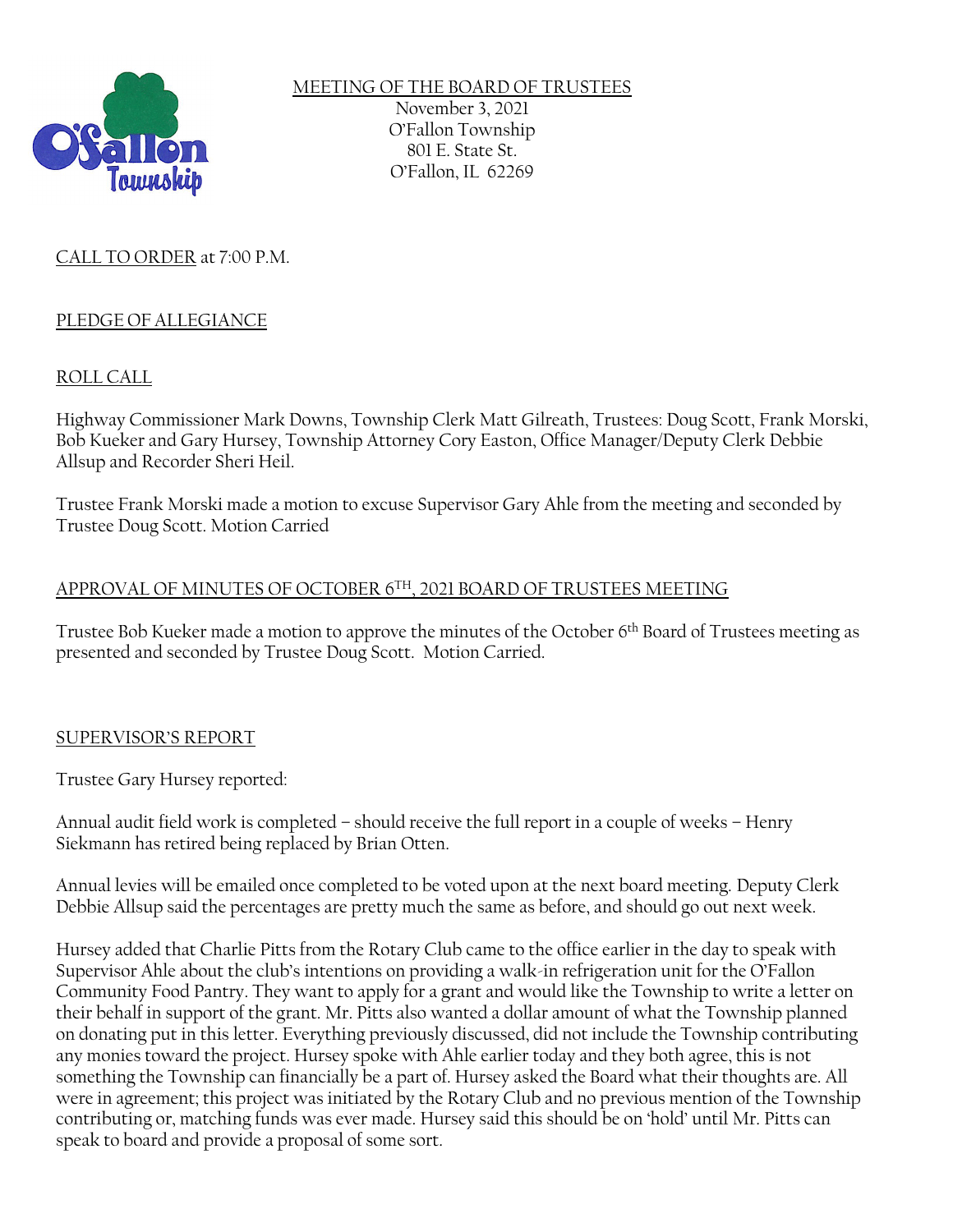### APPROVAL OF SUPERVISORS BILLS

| Town Fund               | \$19,017.56            |
|-------------------------|------------------------|
| General Assistance Fund | $\frac{1}{2}$ 3,235.89 |

Trustee Doug Scott made a motion to authorize the Supervisor's bills to be paid accordingly and seconded by Trustee Frank Morski. Roll Call: Scott – aye; Morski – aye; Kueker – aye; Hursey – aye. Motion Carried.

#### HIGHWAY COMMISSIONER'S REPORT

Highway Commissioner Downs said the written report (RaDar) will be emailed to the board when complete. He did say that the mowing for the season has been completed. They worked with a contractor for the removal of tree branches hanging over roadways. An inspection by the IEPA (Illinois Environmental Protection Agency) was done last week as part of the MS-4 Stormwater requirements. The inspection went well and a written report will be forthcoming. Several trucks have been prepared for weather events and ditching operations began today.

Trustee Morski inquired about the salt supply. Downs said the salt dome and beet juice supply is all full.

#### APPROVAL OF HIGHWAY COMMISSIONER'S BILLS

| Permanent Road Fund | 3,461.79  |
|---------------------|-----------|
| Road & Bridge Fund  | 20,378.78 |

Trustee Frank Morski made a motion to authorize the Highway Commissioner's bills to be paid accordingly and seconded by Trustee Doug Scott. Roll Call: Scott – aye; Morski– aye; Kueker – aye; Hursey – aye. Motion Carried.

#### TOWN CLERK REPORT

Clerk Matt Gilreath reported in the last two business days; 12 statements were received from the St. Clair County quarterly review. Gilreath will email out a written report on each one to the board.

#### TRUSTEES REPORT

None.

#### COMMITTEE REPORTS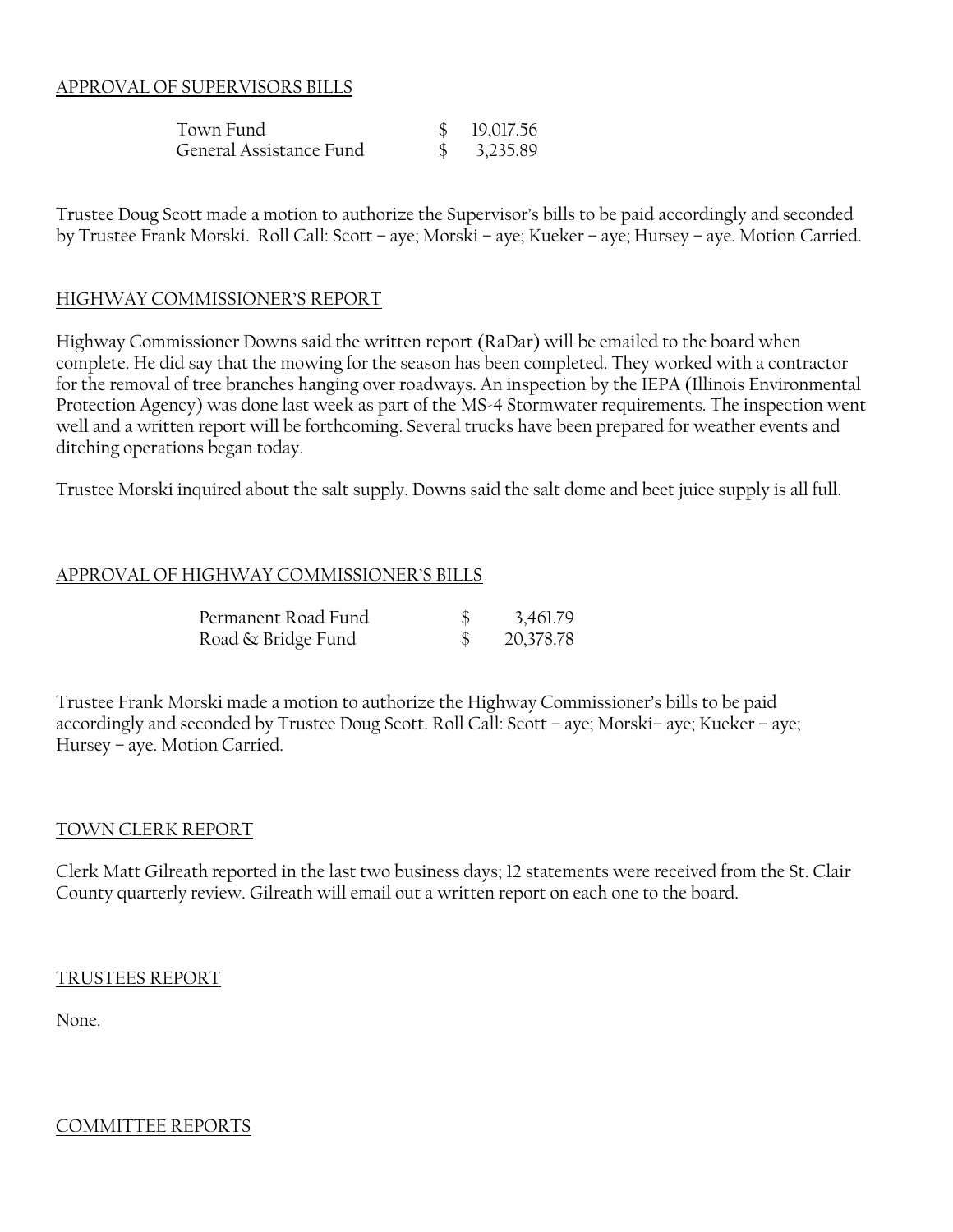# SENIOR COMMITTEE REPORT

No report.

# YOUTH REPORT

Clerk Matt Gilreath reported he has a meeting scheduled for the first of the new year discussing the option of a scholarship fund. Not an extreme amount but, something to encourage young people to get involved in government. A brief discussion followed.

### PLANNING REPORT

No report.

# AFTER PROM REPORT

Trustee Gary Hursey reported he called OTHS prom coordinator, Jodie Seipp about 2022 Prom and has not yet heard back from her. Hursey said he would like to possibly get a \$10-\$20 gift card of some type to give out to every After Prom attendee. He is aware this will be quite a bit more money but, there will be fewer gifts overall to hand out. He will also speak with Ms. Seipp about a set amount for each ticket sold to go towards After Prom expenses.

# FOOD PANTRY REPORT

No report.

# RUMMAGE SALE REPORT

Trustee Bob Kueker reported the next sale is on Saturday, November 13th , 7:00 A.M. – 12:00 P.M. He also spoke with Sue Witter, and she informed him they found somebody to come and take all the leftover, unsold items. Deputy Clerk Debbie Allsup informed the board that we currently stopped taking donations. The reason being; there is so many boxes stacked up, it could become a liability if somebody were to get injured while putting items in the garage. Also, they do not want to overwhelm the new person who collects the leftover items. Collections will resume on Friday, November 12 th, when the garage is cleared out.

Clerk Gilreath mentioned some local police departments inquired if there would be any interest in unclaimed stolen bicycles for the sale. He will refer them to the office for more information.

# UNFINISHED BUSINESS

No current updates regarding Rotary Van program.